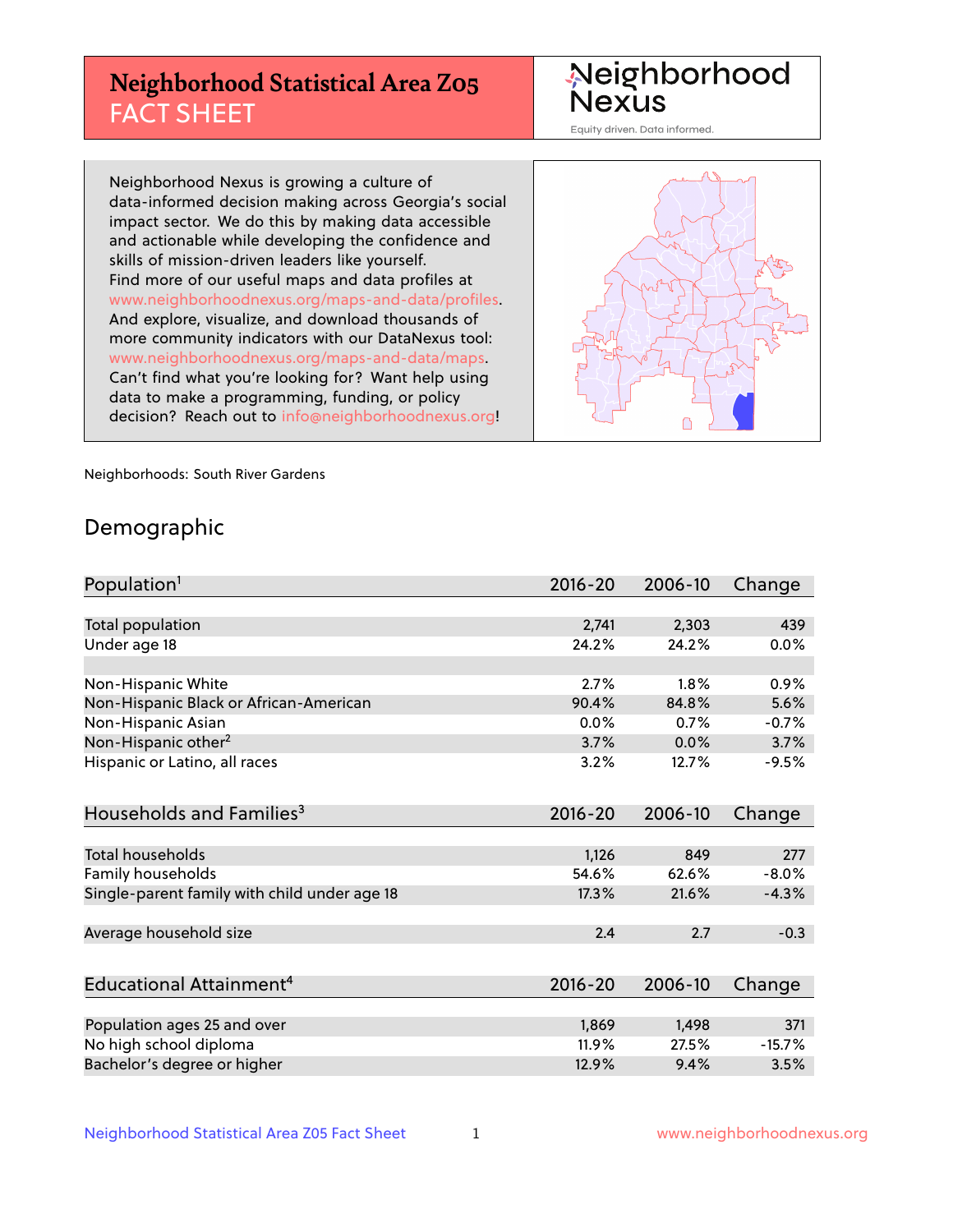## Change Measures, continued...

| Employment <sup>5</sup>                                 | $2016 - 20$  | 2006-10        | Change             |
|---------------------------------------------------------|--------------|----------------|--------------------|
|                                                         |              |                |                    |
| Total workers residing in Neighborhood Statistical Area | 992<br>26.5% | 1,342<br>37.6% | $-350$<br>$-11.1%$ |
| Workers with earnings \$1250/month or less              | 45.4%        | 50.8%          | $-5.5%$            |
| Workers with earnings \$1251/month to \$3333/month      | 28.1%        | 11.5%          | 16.6%              |
| Workers with earnings greater than \$3333/month         |              |                |                    |
| Total jobs located in Neighborhood Statistical Area     | 1,187        | 1,600          | $-413$             |
| Jobs with earnings \$1250/month or less                 | 15.1%        | 25.1%          | $-10.0%$           |
| Jobs with earnings \$1251/month to \$3333/month         | 38.5%        | 45.2%          | $-6.7%$            |
| Jobs with earnings greater than \$3333/month            | 46.4%        | 29.7%          | 16.7%              |
|                                                         |              |                |                    |
| Jobs/workers ratio                                      | 1.2          | 1.2            | 0.0                |
|                                                         |              |                |                    |
| Income and Poverty <sup>6</sup>                         | 2016-20      | 2006-10        | Change             |
|                                                         |              |                |                    |
| Median household income                                 | \$44,806     | \$28,947       | \$15,859           |
|                                                         |              |                |                    |
| Population for whom poverty status is determined        | 2,735        | 2,303          | 432                |
| Population below poverty                                | 36.8%        | 35.2%          | 1.6%               |
|                                                         |              |                |                    |
| Housing <sup>7</sup>                                    | 2016-20      | 2006-10        | Change             |
|                                                         |              |                |                    |
| Total housing units                                     | 1,383        | 1,263          | 120                |
| Occupied housing units                                  | 81.4%        | 67.2%          | 14.2%              |
| Vacant housing units                                    | 18.6%        | 32.8%          | $-14.2%$           |
|                                                         |              |                |                    |
| Occupied housing units                                  | 1,126        | 849            | 277                |
| Owner occupied housing units                            | 54.0%        | 46.5%          | 7.5%               |
| Renter occupied housing units                           | 46.0%        | 53.5%          | $-7.5%$            |
|                                                         |              |                |                    |
| Access to a Vehicle <sup>8</sup>                        | $2016 - 20$  | 2006-10        | Change             |
|                                                         |              |                |                    |
| Occupied housing units                                  | 1,126        | 849            | 277                |
| No vehicle available                                    | 16.8%        | 26.1%          | $-9.3%$            |
|                                                         |              |                |                    |
| Crime Rates, per 10,000 Population <sup>9</sup>         | 2017-21      | 2012-16        | Change             |
|                                                         |              |                |                    |
| All Part I crimes                                       | 507.8        | 839.7          | $-331.9$           |
| Violent crime                                           | 121.1        | 175.3          | $-54.2$            |
| Murder                                                  | 2.2          | 3.8            | $-1.6$             |
| Robbery                                                 | 29.9         | 65.5           | $-35.5$            |
| Aggravated assault                                      | 89.0         | 106.1          | $-17.1$            |
| Property crime                                          | 386.7        | 664.4          | $-277.7$           |
| <b>Burglary</b>                                         | 55.5         | 215.2          | $-159.7$           |
| Larceny                                                 | 225.5        | 324.3          | $-98.8$            |
| Vehicle theft                                           | 105.8        | 124.9          | $-19.1$            |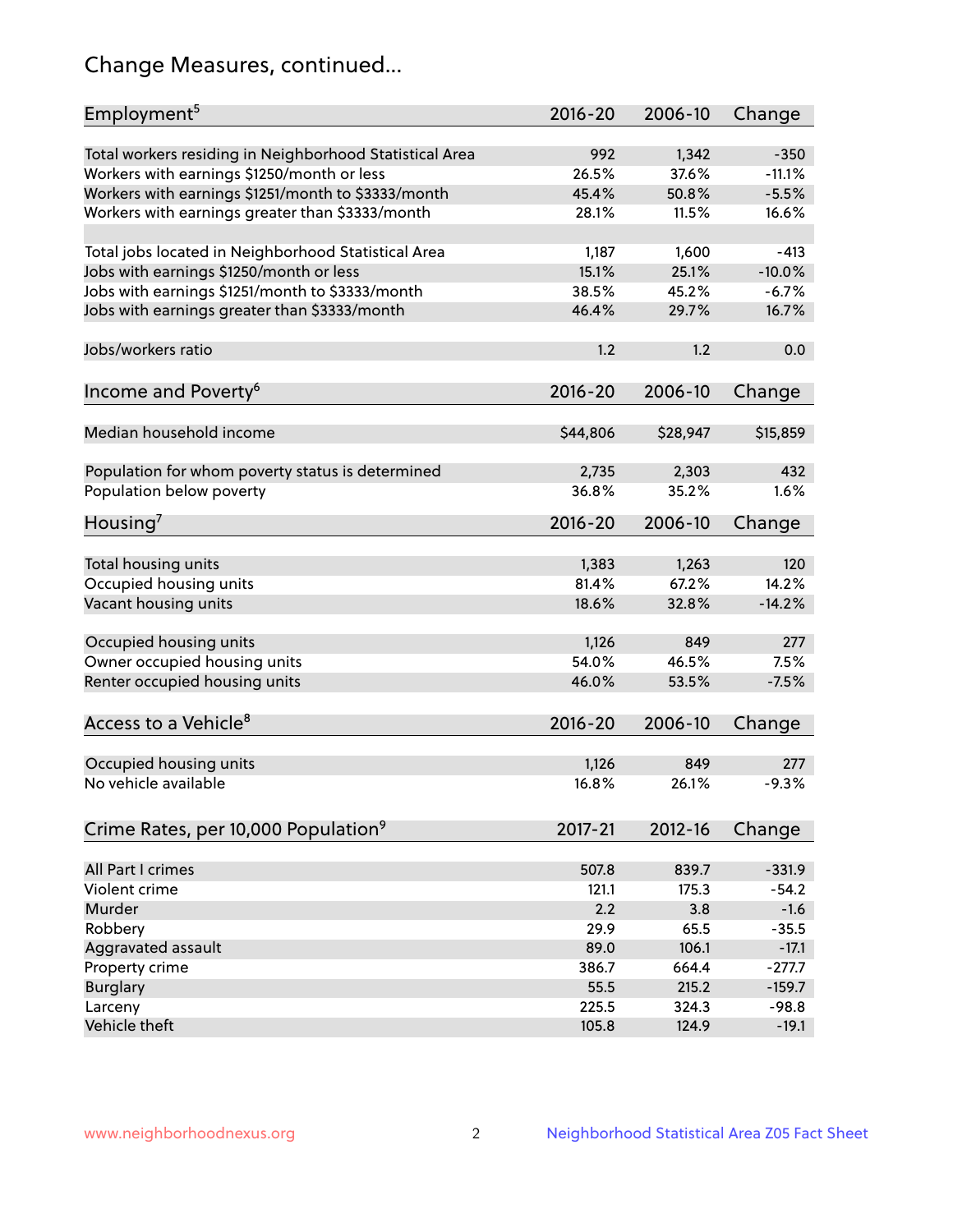## Current Data: Demographic

| $\pm 606$<br>Total population<br>2,741<br>Male<br>33.5%<br>Female<br>66.5%<br>8.7%<br>$\pm$ 5.6%<br>Under 5 years<br>7.2%<br>5 to 9 years<br>4.3%<br>$\pm$ 3.2%<br>10 to 14 years<br>7.2%<br>15 to 19 years<br>4.4%<br>$\pm 3.5\%$<br>20 to 24 years<br>15.8%<br>25 to 34 years<br>35 to 44 years<br>11.9%<br>7.5%<br>45 to 54 years<br>2.6%<br>55 to 59 years<br>4.1%<br>60 to 64 years<br>18.1%<br>±16.7%<br>65 to 74 years<br>7.2%<br>75 to 84 years<br>85 years and over<br>1.0%<br>$\pm 1.3\%$<br>Median age (years)<br>36.6<br>Race and Ethnicity, 2016-20 <sup>11</sup><br><b>Estimate</b><br>Total population<br>2,741<br>Hispanic or Latino (of any race)<br>3.2%<br>96.8%<br>±30.2%<br>Not Hispanic or Latino<br>White alone<br>2.7%<br>Black or African American alone<br>90.4%<br>±9.9%<br>0.0%<br>American Indian and Alaska Native alone<br>Asian alone<br>0.0%<br>Native Hawaiian and other Pacific Islander alone<br>0.0%<br>1.5%<br>Some other race alone<br>2.2%<br>$\pm 2.9\%$<br>Two or more races<br>U.S. Citizenship Status, 2016-20 <sup>12</sup><br><b>Estimate</b><br>Foreign-born population<br>19<br>Naturalized U.S. citizen<br>70.8%<br>Not a U.S. citizen<br>29.2%<br>$\pm$ 57.9% | Sex and Age, 2016-20 <sup>10</sup> | Estimate | Margin of Error |
|-----------------------------------------------------------------------------------------------------------------------------------------------------------------------------------------------------------------------------------------------------------------------------------------------------------------------------------------------------------------------------------------------------------------------------------------------------------------------------------------------------------------------------------------------------------------------------------------------------------------------------------------------------------------------------------------------------------------------------------------------------------------------------------------------------------------------------------------------------------------------------------------------------------------------------------------------------------------------------------------------------------------------------------------------------------------------------------------------------------------------------------------------------------------------------------------------------------------|------------------------------------|----------|-----------------|
| $\pm 2.6\%$<br>±13.8%<br>$\pm 3.6\%$<br>$\pm$ 4.0%<br>$\pm$ 4.7%<br>±4.8%<br>$\pm$ 4.2%<br>$\pm1.6\%$<br>$\pm 1.9\%$<br>$\pm$ 7.5%<br>±1.9<br>Margin of Error<br>$\pm 606$<br>$\pm$ 5.0%<br>±3.4%<br>$\pm$ 0.5%<br>$\pm$ 0.5%<br>$\pm$ 0.5%<br>$\pm 4.5\%$<br>Margin of Error<br>$\pm$ 29<br>±90.0%                                                                                                                                                                                                                                                                                                                                                                                                                                                                                                                                                                                                                                                                                                                                                                                                                                                                                                             |                                    |          |                 |
|                                                                                                                                                                                                                                                                                                                                                                                                                                                                                                                                                                                                                                                                                                                                                                                                                                                                                                                                                                                                                                                                                                                                                                                                                 |                                    |          |                 |
|                                                                                                                                                                                                                                                                                                                                                                                                                                                                                                                                                                                                                                                                                                                                                                                                                                                                                                                                                                                                                                                                                                                                                                                                                 |                                    |          |                 |
|                                                                                                                                                                                                                                                                                                                                                                                                                                                                                                                                                                                                                                                                                                                                                                                                                                                                                                                                                                                                                                                                                                                                                                                                                 |                                    |          |                 |
|                                                                                                                                                                                                                                                                                                                                                                                                                                                                                                                                                                                                                                                                                                                                                                                                                                                                                                                                                                                                                                                                                                                                                                                                                 |                                    |          |                 |
|                                                                                                                                                                                                                                                                                                                                                                                                                                                                                                                                                                                                                                                                                                                                                                                                                                                                                                                                                                                                                                                                                                                                                                                                                 |                                    |          |                 |
|                                                                                                                                                                                                                                                                                                                                                                                                                                                                                                                                                                                                                                                                                                                                                                                                                                                                                                                                                                                                                                                                                                                                                                                                                 |                                    |          |                 |
|                                                                                                                                                                                                                                                                                                                                                                                                                                                                                                                                                                                                                                                                                                                                                                                                                                                                                                                                                                                                                                                                                                                                                                                                                 |                                    |          |                 |
|                                                                                                                                                                                                                                                                                                                                                                                                                                                                                                                                                                                                                                                                                                                                                                                                                                                                                                                                                                                                                                                                                                                                                                                                                 |                                    |          |                 |
|                                                                                                                                                                                                                                                                                                                                                                                                                                                                                                                                                                                                                                                                                                                                                                                                                                                                                                                                                                                                                                                                                                                                                                                                                 |                                    |          |                 |
|                                                                                                                                                                                                                                                                                                                                                                                                                                                                                                                                                                                                                                                                                                                                                                                                                                                                                                                                                                                                                                                                                                                                                                                                                 |                                    |          |                 |
|                                                                                                                                                                                                                                                                                                                                                                                                                                                                                                                                                                                                                                                                                                                                                                                                                                                                                                                                                                                                                                                                                                                                                                                                                 |                                    |          |                 |
|                                                                                                                                                                                                                                                                                                                                                                                                                                                                                                                                                                                                                                                                                                                                                                                                                                                                                                                                                                                                                                                                                                                                                                                                                 |                                    |          |                 |
|                                                                                                                                                                                                                                                                                                                                                                                                                                                                                                                                                                                                                                                                                                                                                                                                                                                                                                                                                                                                                                                                                                                                                                                                                 |                                    |          |                 |
|                                                                                                                                                                                                                                                                                                                                                                                                                                                                                                                                                                                                                                                                                                                                                                                                                                                                                                                                                                                                                                                                                                                                                                                                                 |                                    |          |                 |
|                                                                                                                                                                                                                                                                                                                                                                                                                                                                                                                                                                                                                                                                                                                                                                                                                                                                                                                                                                                                                                                                                                                                                                                                                 |                                    |          |                 |
|                                                                                                                                                                                                                                                                                                                                                                                                                                                                                                                                                                                                                                                                                                                                                                                                                                                                                                                                                                                                                                                                                                                                                                                                                 |                                    |          |                 |
|                                                                                                                                                                                                                                                                                                                                                                                                                                                                                                                                                                                                                                                                                                                                                                                                                                                                                                                                                                                                                                                                                                                                                                                                                 |                                    |          |                 |
|                                                                                                                                                                                                                                                                                                                                                                                                                                                                                                                                                                                                                                                                                                                                                                                                                                                                                                                                                                                                                                                                                                                                                                                                                 |                                    |          |                 |
|                                                                                                                                                                                                                                                                                                                                                                                                                                                                                                                                                                                                                                                                                                                                                                                                                                                                                                                                                                                                                                                                                                                                                                                                                 |                                    |          |                 |
|                                                                                                                                                                                                                                                                                                                                                                                                                                                                                                                                                                                                                                                                                                                                                                                                                                                                                                                                                                                                                                                                                                                                                                                                                 |                                    |          |                 |
|                                                                                                                                                                                                                                                                                                                                                                                                                                                                                                                                                                                                                                                                                                                                                                                                                                                                                                                                                                                                                                                                                                                                                                                                                 |                                    |          |                 |
|                                                                                                                                                                                                                                                                                                                                                                                                                                                                                                                                                                                                                                                                                                                                                                                                                                                                                                                                                                                                                                                                                                                                                                                                                 |                                    |          |                 |
|                                                                                                                                                                                                                                                                                                                                                                                                                                                                                                                                                                                                                                                                                                                                                                                                                                                                                                                                                                                                                                                                                                                                                                                                                 |                                    |          |                 |
|                                                                                                                                                                                                                                                                                                                                                                                                                                                                                                                                                                                                                                                                                                                                                                                                                                                                                                                                                                                                                                                                                                                                                                                                                 |                                    |          |                 |
|                                                                                                                                                                                                                                                                                                                                                                                                                                                                                                                                                                                                                                                                                                                                                                                                                                                                                                                                                                                                                                                                                                                                                                                                                 |                                    |          |                 |
|                                                                                                                                                                                                                                                                                                                                                                                                                                                                                                                                                                                                                                                                                                                                                                                                                                                                                                                                                                                                                                                                                                                                                                                                                 |                                    |          |                 |
|                                                                                                                                                                                                                                                                                                                                                                                                                                                                                                                                                                                                                                                                                                                                                                                                                                                                                                                                                                                                                                                                                                                                                                                                                 |                                    |          |                 |
|                                                                                                                                                                                                                                                                                                                                                                                                                                                                                                                                                                                                                                                                                                                                                                                                                                                                                                                                                                                                                                                                                                                                                                                                                 |                                    |          |                 |
|                                                                                                                                                                                                                                                                                                                                                                                                                                                                                                                                                                                                                                                                                                                                                                                                                                                                                                                                                                                                                                                                                                                                                                                                                 |                                    |          |                 |
|                                                                                                                                                                                                                                                                                                                                                                                                                                                                                                                                                                                                                                                                                                                                                                                                                                                                                                                                                                                                                                                                                                                                                                                                                 |                                    |          |                 |
|                                                                                                                                                                                                                                                                                                                                                                                                                                                                                                                                                                                                                                                                                                                                                                                                                                                                                                                                                                                                                                                                                                                                                                                                                 |                                    |          |                 |
| Citizen, Voting Age Population, 2016-20 <sup>13</sup><br>Estimate<br>Margin of Error                                                                                                                                                                                                                                                                                                                                                                                                                                                                                                                                                                                                                                                                                                                                                                                                                                                                                                                                                                                                                                                                                                                            |                                    |          |                 |
| Citizen, 18 and over population<br>$\pm$ 574<br>2,071                                                                                                                                                                                                                                                                                                                                                                                                                                                                                                                                                                                                                                                                                                                                                                                                                                                                                                                                                                                                                                                                                                                                                           |                                    |          |                 |
| Male<br>31.1%<br>$\pm 2.6\%$                                                                                                                                                                                                                                                                                                                                                                                                                                                                                                                                                                                                                                                                                                                                                                                                                                                                                                                                                                                                                                                                                                                                                                                    |                                    |          |                 |
| 68.9%<br>Female<br>$\pm$ 18.0%                                                                                                                                                                                                                                                                                                                                                                                                                                                                                                                                                                                                                                                                                                                                                                                                                                                                                                                                                                                                                                                                                                                                                                                  |                                    |          |                 |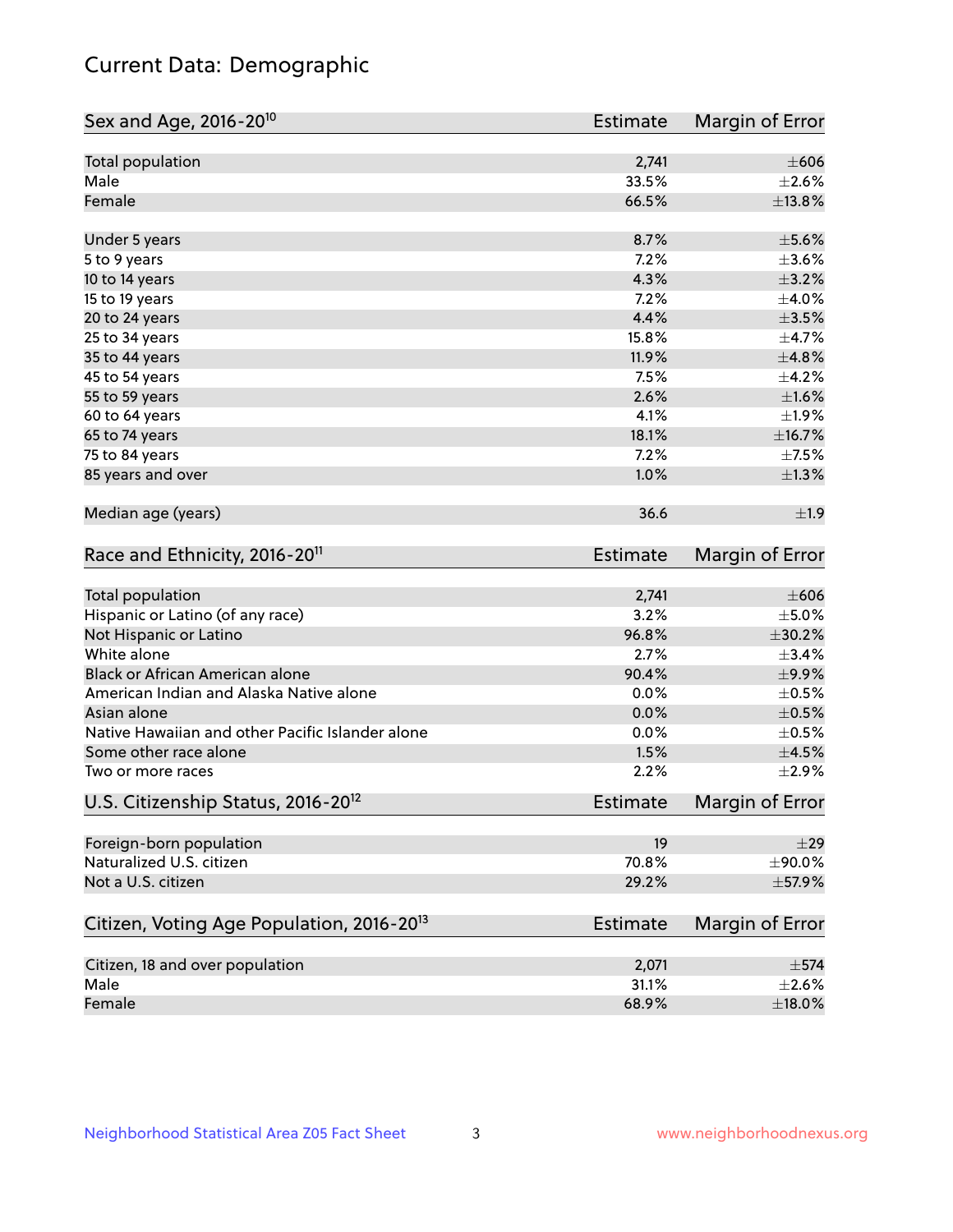## Current Data: Economic

| Income, 2016-20 <sup>14</sup>                                     | Estimate | Margin of Error |
|-------------------------------------------------------------------|----------|-----------------|
|                                                                   |          |                 |
| All households                                                    | 1,126    | $\pm$ 505       |
| Less than \$10,000                                                | 10.0%    | $\pm$ 5.9%      |
| \$10,000 to \$14,999                                              | 15.1%    | $\pm$ 17.1%     |
| \$15,000 to \$24,999                                              | 9.3%     | $\pm$ 5.1%      |
| \$25,000 to \$34,999                                              | 8.4%     | $\pm 4.5\%$     |
| \$35,000 to \$49,999                                              | 10.0%    | $\pm 4.5\%$     |
| \$50,000 to \$74,999                                              | 10.1%    | $\pm$ 5.9%      |
| \$75,000 to \$99,999                                              | 6.6%     | $\pm$ 4.2%      |
| \$100,000 to \$149,999                                            | 30.5%    | $\pm$ 39.0%     |
| \$150,000 to \$199,999                                            | 0.0%     | $\pm 1.3\%$     |
| \$200,000 or more                                                 | 0.0%     | $\pm 1.3\%$     |
| Median household income (dollars)                                 | \$44,806 | ±8,962          |
| Mean household income (dollars)                                   | \$60,512 | ±42,934         |
| Households with earnings                                          | 52.1%    | $\pm 25.2\%$    |
| Mean earnings (dollars)                                           | \$36,243 | ±8,366          |
| Households with Social Security                                   | 59.5%    | $\pm$ 35.8%     |
| Mean Social Security income (dollars)                             | \$8,810  | ±7,991          |
| Households with retirement income                                 | 39.8%    | ±37.2%          |
| Mean retirement income (dollars)                                  | \$21,630 | $\pm$ 3,331     |
| Households with Supplemental Security Income                      | 3.9%     | $\pm 2.5\%$     |
| Mean Supplemental Security Income (dollars)                       | \$7,021  | $\pm$ 1,370     |
| Households with cash public assistance income                     | 4.4%     | $\pm$ 5.3%      |
| Mean cash public assistance income (dollars)                      | \$2,008  | $\pm$ 1,649     |
| Households with Food Stamp/SNAP benefits in the past 12<br>months | 20.8%    | ±12.7%          |
| Family households                                                 | 614      | ±92             |
| Less than \$10,000                                                | 16.7%    | ±13.4%          |
| \$10,000 to \$14,999                                              | 12.0%    | ±11.9%          |
| \$15,000 to \$24,999                                              | 13.0%    | ±9.9%           |
| \$25,000 to \$34,999                                              | 10.9%    | $\pm$ 10.4%     |
| \$35,000 to \$49,999                                              | 11.7%    | ±10.7%          |
| \$50,000 to \$74,999                                              | 17.2%    | ±13.4%          |
| \$75,000 to \$99,999                                              | 9.7%     | $\pm$ 8.2%      |
| \$100,000 to \$149,999                                            | 8.8%     | $\pm$ 6.2%      |
| \$150,000 to \$199,999                                            | 0.0%     | $\pm 2.4\%$     |
| \$200,000 or more                                                 | 0.0%     | $\pm 2.4\%$     |
| Median family income (dollars)                                    | \$33,484 | $\pm$ 8,480     |
| Mean family income (dollars)                                      | \$42,659 | $\pm$ 8,993     |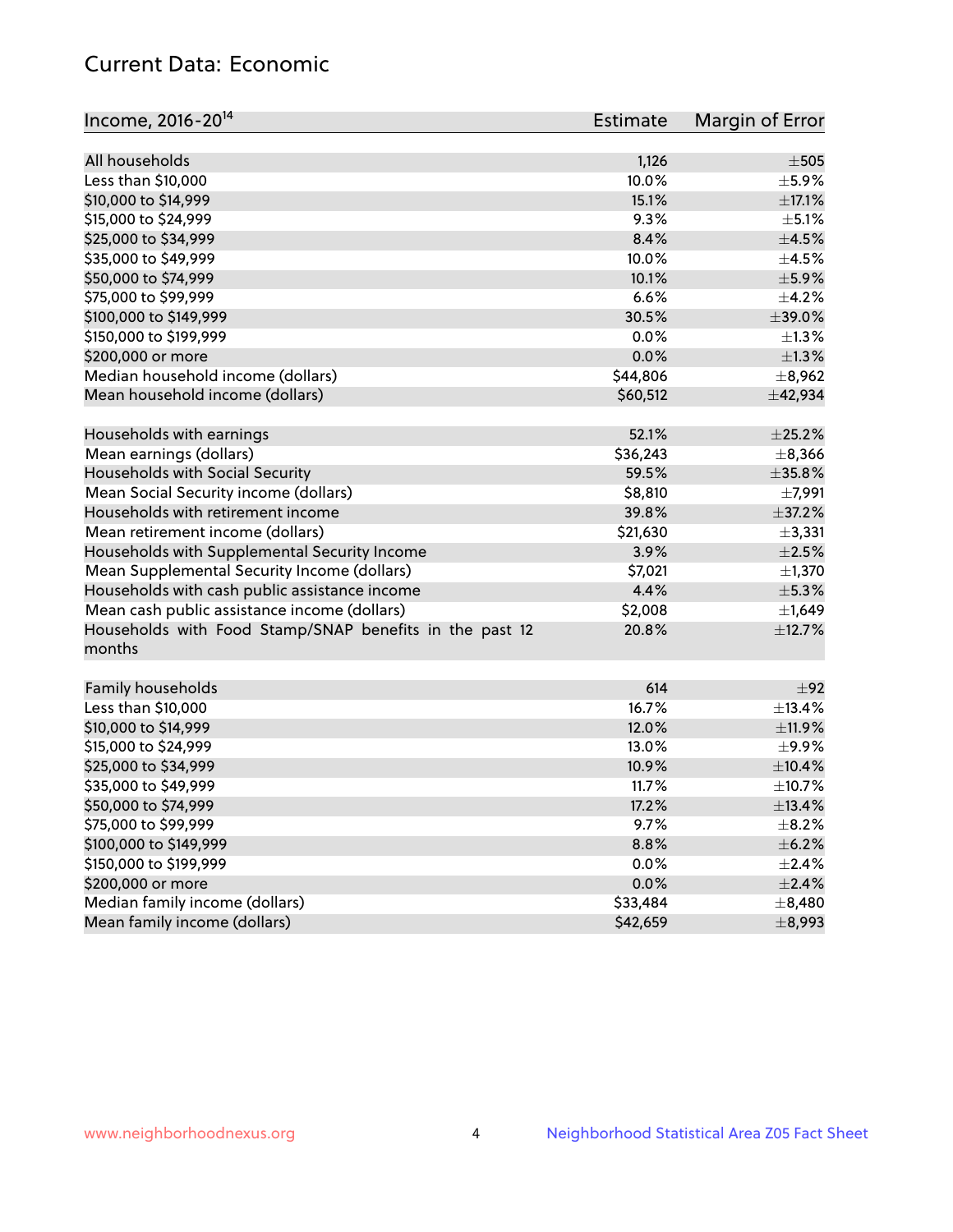## Current Data: Economic, continued...

| Income, 2016-20, continued <sup>15</sup>                                                    | <b>Estimate</b> | <b>Margin of Error</b> |
|---------------------------------------------------------------------------------------------|-----------------|------------------------|
|                                                                                             |                 |                        |
| Nonfamily households                                                                        | 511             | $\pm$ 503              |
| Median nonfamily income (dollars)                                                           | \$102,967       | $±$ 28,034             |
| Mean nonfamily income (dollars)                                                             | \$80,654        | ±79,495                |
| Median earnings for workers (dollars)                                                       | \$21,101        | ±3,635                 |
| Median earnings for male full-time, year-round workers<br>(dollars)                         | \$37,862        | ±4,285                 |
| Median earnings for female full-time, year-round workers<br>(dollars)                       | \$32,726        | ±5,935                 |
| Per capita income (dollars)                                                                 | \$26,509        | $±$ 20,060             |
| Families Below Poverty Level, 2016-20 <sup>16</sup>                                         | <b>Estimate</b> | <b>Margin of Error</b> |
|                                                                                             |                 |                        |
| <b>All Families</b>                                                                         | 614             | ±92                    |
| Percent below poverty                                                                       | 36.4%           | ±18.2%                 |
| Families with related children under 18 years                                               | 328             | $\pm$ 147              |
| Percent below poverty                                                                       | 52.0%           | ±23.1%                 |
| Families with related children under 5 years only                                           | 82              | $\pm 102$              |
| Percent below poverty                                                                       | 24.0%           | ±69.8%                 |
| Married couple families                                                                     | 218             | ±91                    |
| Percent below poverty                                                                       | 13.9%           | ±13.1%                 |
| Married couple families with related children under 18 years                                | 95              | $\pm 68$               |
| Percent below poverty                                                                       | 23.8%           | ±25.6%                 |
| Married couple families with related children under 5 years                                 | 16              | $\pm$ 48               |
| Percent below poverty                                                                       | $0.0\%$         | ±89.6%                 |
|                                                                                             |                 |                        |
| Families with female householder, no spouse present                                         | 344             | $\pm$ 154              |
| Percent below poverty                                                                       | 50.6%           | ±23.4%                 |
| Families with female householder, no spouse present with<br>related children under 18 years | 229             | $+129$                 |
| Percent below poverty                                                                       | 62.9%           | ±27.9%                 |
| Families with female householder, no spouse present with                                    | 65              | $\pm$ 87               |
| related children under 5 years                                                              |                 |                        |
| Percent below poverty                                                                       | 30.0%           | $\pm$ 80.0%            |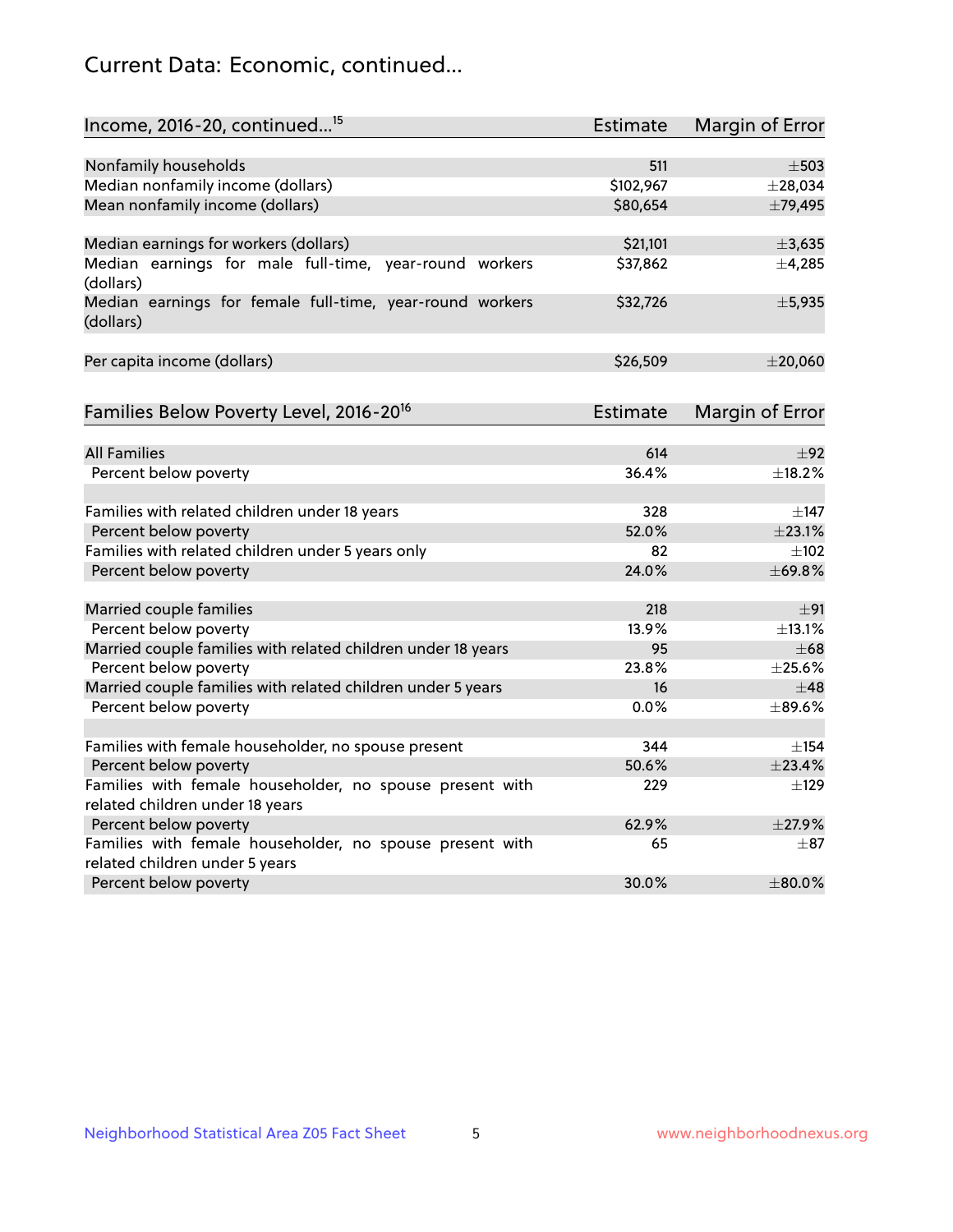## Current Data: Economic, continued...

| People Below Poverty Level, 2016-20 <sup>17</sup> | <b>Estimate</b> | Margin of Error |
|---------------------------------------------------|-----------------|-----------------|
|                                                   |                 |                 |
| Total population                                  | 2,735           | $\pm 606$       |
| Percent below poverty                             | 36.8%           | ±16.2%          |
| Population under 18 years                         | 658             | $\pm 245$       |
| Percent below poverty                             | 62.3%           | ±14.8%          |
| Population 18 years and over                      | 2,077           | $\pm 603$       |
| Percent below poverty                             | 28.7%           | $+5.2%$         |
| Population 18 to 64 years                         | 1,357           | $\pm$ 317       |
| Percent below poverty                             | 39.2%           | ±11.2%          |
| Population 65 years and over                      | 720             | $\pm$ 514       |
| Percent below poverty                             | 8.8%            | $\pm$ 3.7%      |

| Poverty by Race/Ethnicity, 2016-20 <sup>18</sup> | <b>Estimate</b> | Margin of Error |
|--------------------------------------------------|-----------------|-----------------|
|                                                  |                 |                 |
| Non-Hispanic White population                    | 74              | ±95             |
| Percent below poverty                            | 69.7%           | $\pm 73.0\%$    |
| <b>Black population</b>                          | 2,472           | $\pm$ 611       |
| Percent below poverty                            | 32.5%           | ±16.3%          |
| Asian population                                 | 0               | ±15             |
| Percent below poverty                            |                 |                 |
| Hispanic or Latino population                    | 87              | $\pm$ 138       |
| Percent below poverty                            | 100.0%          | $\pm$ 0.0%      |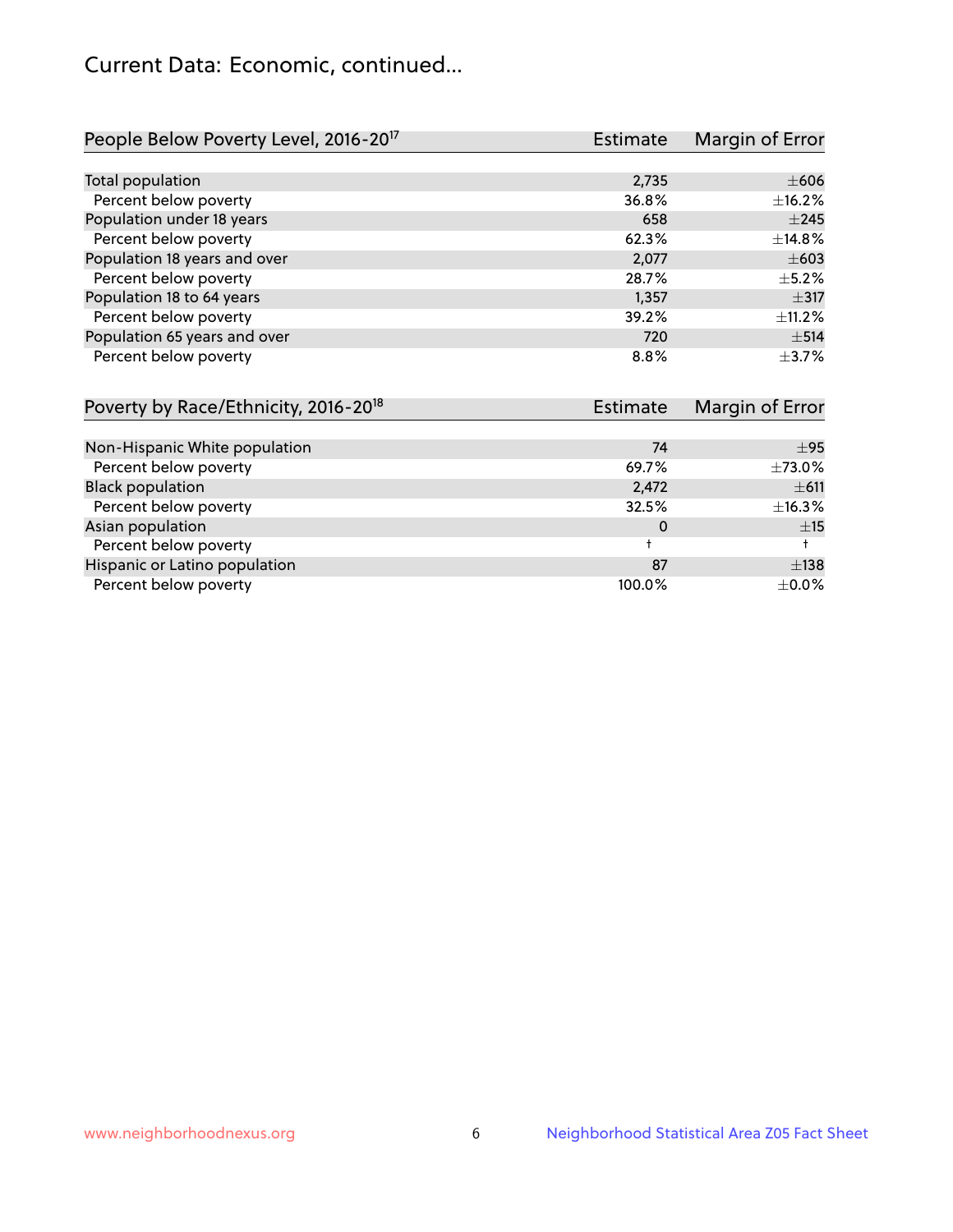# Current Data: Employment

| Employment Status, 2016-20 <sup>19</sup>                      | <b>Estimate</b> | Margin of Error |
|---------------------------------------------------------------|-----------------|-----------------|
|                                                               |                 |                 |
| Population 16 years and over                                  | 2,149           | $\pm$ 561       |
| In labor force                                                | 47.9%           | ±17.3%          |
| Civilian labor force                                          | 47.9%           | $\pm$ 17.3%     |
| Employed                                                      | 38.3%           | $\pm$ 4.2%      |
| Unemployed                                                    | 9.6%            | ±7.4%           |
| <b>Armed Forces</b>                                           | 0.0%            | $\pm 3.0\%$     |
| Not in labor force                                            | 52.1%           | $\pm 21.0\%$    |
| Civilian labor force                                          | 1,030           | $\pm 257$       |
| <b>Unemployment Rate</b>                                      | 20.1%           | $\pm$ 15.5%     |
|                                                               |                 |                 |
| Females 16 years and over                                     | 1,473           | $\pm$ 547       |
| In labor force                                                | 43.3%           | $\pm 20.5\%$    |
| Civilian labor force                                          | 43.3%           | $\pm 20.5\%$    |
| Employed                                                      | 37.4%           | $\pm$ 19.0%     |
| Own children of the householder under 6 years                 | 252             | ±158            |
| All parents in family in labor force                          | 65.9%           | ±40.8%          |
|                                                               |                 |                 |
| Own children of the householder 6 to 17 years                 | 337             | $\pm 170$       |
| All parents in family in labor force                          | 56.6%           | ±32.6%          |
|                                                               |                 |                 |
| Industry, 2016-20 <sup>20</sup>                               | Estimate        | Margin of Error |
| Civilian employed population 16 years and over                | 823             | $\pm 233$       |
| Agriculture, forestry, fishing and hunting, and mining        | 0.0%            | $\pm 2.5\%$     |
| Construction                                                  | 2.4%            | $\pm 3.6\%$     |
| Manufacturing                                                 | 5.6%            | $\pm$ 4.9%      |
| Wholesale trade                                               | 0.8%            | $\pm1.7\%$      |
| Retail trade                                                  | 9.0%            | $\pm$ 6.9%      |
| Transportation and warehousing, and utilities                 | 13.9%           | $\pm$ 10.7%     |
| Information                                                   | 5.8%            | ±11.0%          |
| Finance and insurance, and real estate and rental and leasing | 6.7%            | $\pm$ 6.2%      |
| Professional, scientific, and management, and administrative  | 11.0%           | $\pm$ 7.0%      |
| and waste management services                                 |                 |                 |
| Educational services, and health care and social assistance   | 16.8%           | $\pm$ 11.1%     |
| Arts, entertainment, and recreation, and accommodation and    | 18.0%           | ±11.0%          |
| food services                                                 |                 |                 |
| Other services, except public administration                  | 0.6%            | $\pm 2.2\%$     |
| Public administration                                         | 9.6%            | $\pm$ 7.3%      |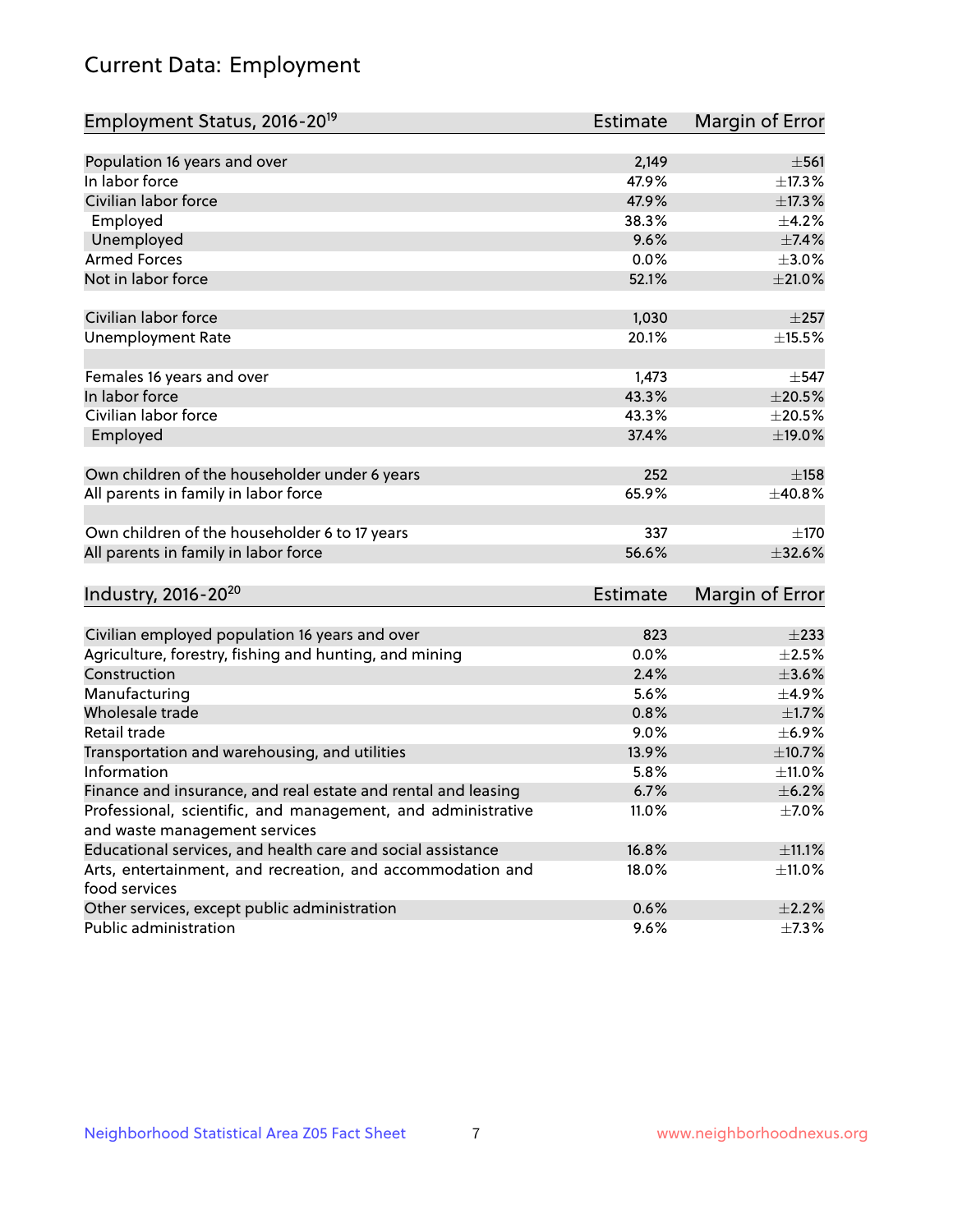# Current Data: Employment, continued...

| Occupation, 2016-20 <sup>21</sup>                                                                       | Estimate | Margin of Error |
|---------------------------------------------------------------------------------------------------------|----------|-----------------|
| Civilian employed population 16 years and over                                                          | 823      | $\pm 233$       |
| Management, business, science, and arts occupations                                                     | 17.6%    | $\pm$ 8.2%      |
| Service occupations                                                                                     | 27.4%    | ±13.6%          |
| Sales and office occupations                                                                            | 32.7%    | $\pm$ 13.0%     |
| Natural resources, construction, and maintenance occupations                                            | 0.9%     | $\pm 2.4\%$     |
| Production, transportation, and material moving occupations                                             | 21.4%    | $\pm$ 11.2%     |
| Class of Worker, 2016-20 <sup>22</sup>                                                                  | Estimate | Margin of Error |
| Civilian employed population 16 years and over                                                          | 823      | $\pm 233$       |
| Private wage and salary workers                                                                         | 76.4%    | $\pm$ 17.5%     |
| Government workers                                                                                      | 16.7%    | $\pm$ 9.0%      |
| Self-employed in own not incorporated business workers                                                  | 5.8%     | $\pm$ 6.2%      |
| Unpaid family workers                                                                                   | 1.0%     | $\pm 2.6\%$     |
|                                                                                                         |          |                 |
| Job Flows, 2019 <sup>23</sup>                                                                           |          | 2019            |
| Total Jobs in Neighborhood Statistical Area                                                             |          | 1,187           |
| Held by residents of Neighborhood Statistical Area                                                      |          | 0.7%            |
| Held by non-residents of Neighborhood Statistical Area                                                  |          | 99.3%           |
| Jobs by Industry Sector, 2019 <sup>24</sup>                                                             |          | 2019            |
| Total Jobs in Neighborhood Statistical Area                                                             |          | 1,187           |
| <b>Goods Producing sectors</b>                                                                          |          | 0.0%            |
| Trade, Transportation, and Utilities sectors                                                            |          | 81.9%           |
| All Other Services sectors                                                                              |          | 18.1%           |
| Total Jobs in Neighborhood Statistical<br>held<br>by<br>Area<br>Neighborhood Statistical Area residents |          | 8               |
| <b>Goods Producing sectors</b>                                                                          |          | 0.0%            |
| Trade, Transportation, and Utilities sectors                                                            |          | 87.5%           |
| All Other Services sectors                                                                              |          | 12.5%           |
| Jobs by Earnings, 2019 <sup>25</sup>                                                                    |          | 2019            |
| Total Jobs in Neighborhood Statistical Area                                                             |          | 1,187           |
| Jobs with earnings \$1250/month or less                                                                 |          | 15.1%           |
| Jobs with earnings \$1251/month to \$3333/month                                                         |          | 38.5%           |
| Jobs with earnings greater than \$3333/month                                                            |          | 46.4%           |
| Neighborhood Statistical<br>Jobs<br>in<br>held<br>by<br>Total<br>Area                                   |          | 8               |
| Neighborhood Statistical Area residents                                                                 |          |                 |
| Jobs with earnings \$1250/month or less                                                                 |          | 25.0%           |
| Jobs with earnings \$1251/month to \$3333/month                                                         |          | 50.0%           |
| Jobs with earnings greater than \$3333/month                                                            |          | 25.0%           |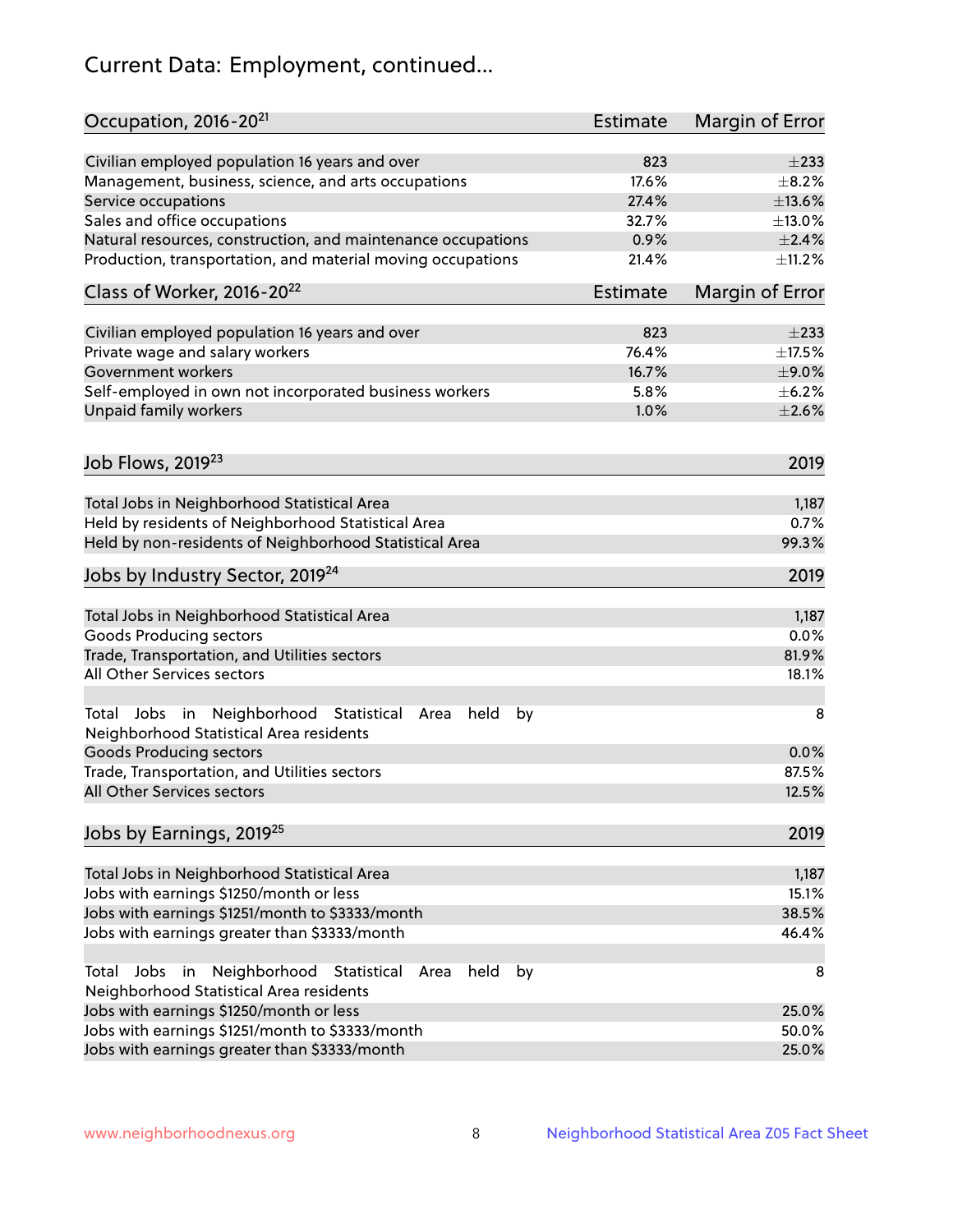## Current Data: Employment, continued...

| Jobs by Age of Worker, 2019 <sup>26</sup>                                                      | 2019  |
|------------------------------------------------------------------------------------------------|-------|
|                                                                                                |       |
| Total Jobs in Neighborhood Statistical Area                                                    | 1,187 |
| Jobs with workers age 29 or younger                                                            | 18.4% |
| Jobs with workers age 30 to 54                                                                 | 57.4% |
| Jobs with workers age 55 or older                                                              | 24.2% |
|                                                                                                |       |
| Total Jobs in Neighborhood Statistical Area held by<br>Neighborhood Statistical Area residents | -8    |
| Jobs with workers age 29 or younger                                                            | 0.0%  |
| Jobs with workers age 30 to 54                                                                 | 75.0% |
| Jobs with workers age 55 or older                                                              | 25.0% |

### Current Data: Education

| School Enrollment, 2016-20 <sup>27</sup>       | <b>Estimate</b> | Margin of Error |
|------------------------------------------------|-----------------|-----------------|
|                                                |                 |                 |
| Population 3 years and over enrolled in school | 580             | $\pm 206$       |
| Nursery school, preschool                      | 5.9%            | ±9.9%           |
| Kindergarten                                   | 4.3%            | $\pm$ 5.1%      |
| Elementary school (grades 1-8)                 | 47.8%           | $\pm 20.8\%$    |
| High school (grades 9-12)                      | 17.5%           | $\pm$ 10.7%     |
| College or graduate school                     | 24.5%           | $+17.9%$        |

| Educational Attainment, 2016-20 <sup>28</sup> | Estimate | Margin of Error |
|-----------------------------------------------|----------|-----------------|
|                                               |          |                 |
| Population 25 years and over                  | 1,869    | $\pm$ 539       |
| Less than 9th grade                           | $1.9\%$  | $\pm 2.7\%$     |
| 9th to 12th grade, no diploma                 | 10.0%    | $\pm$ 4.8%      |
| High school graduate (includes equivalency)   | 51.5%    | $+24.7%$        |
| Some college, no degree                       | 19.0%    | $\pm$ 5.4%      |
| Associate's degree                            | 4.8%     | $\pm$ 4.2%      |
| Bachelor's degree                             | 10.4%    | $\pm$ 5.3%      |
| Graduate or professional degree               | 2.5%     | $\pm 2.3\%$     |
|                                               |          |                 |
| Percent high school graduate or higher        | 88.1%    | $\pm$ 17.6%     |
| Percent bachelor's degree or higher           | 12.9%    | $\pm$ 5.4%      |
|                                               |          |                 |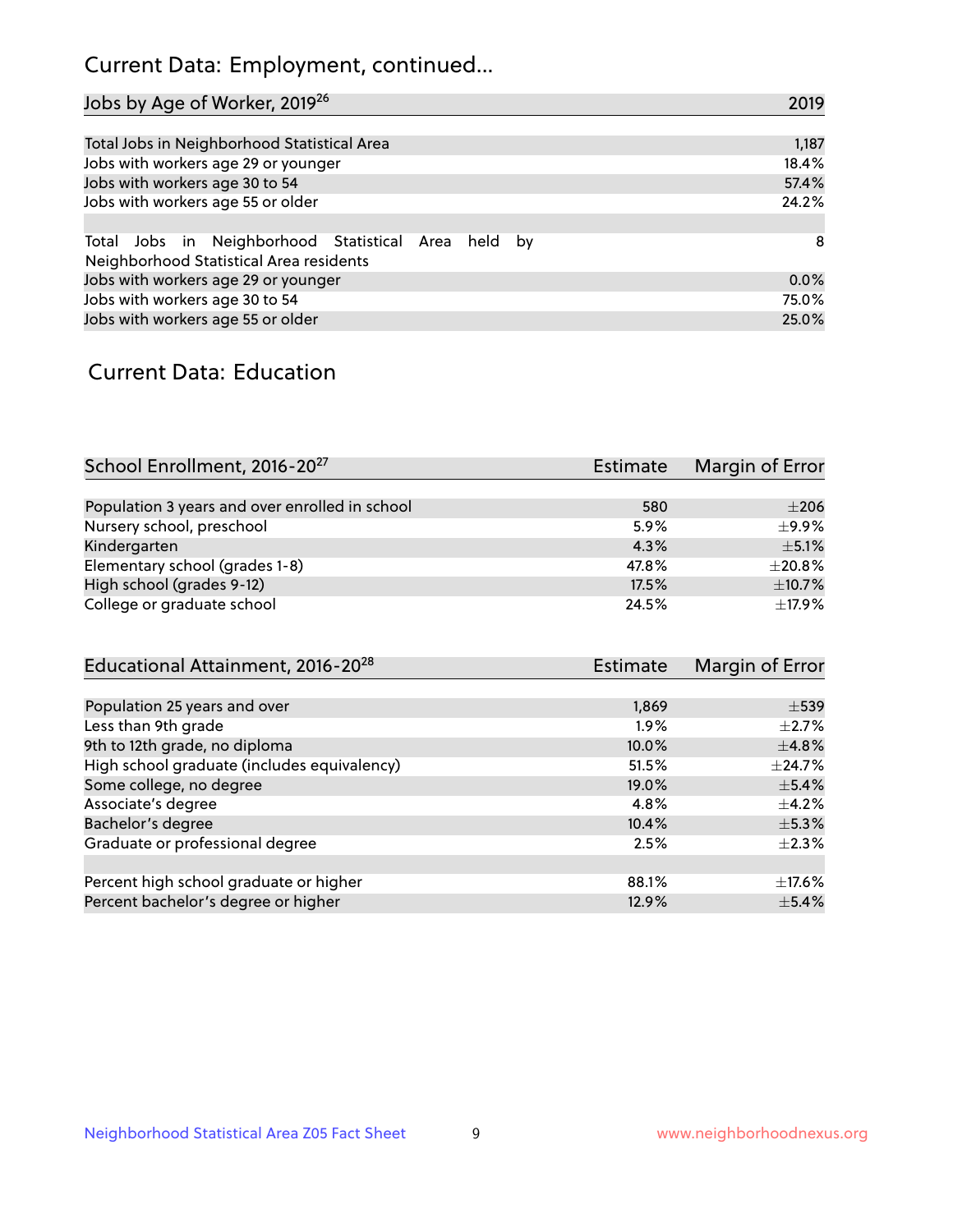## Current Data: Housing

| Households by Type, 2016-20 <sup>29</sup>            | Estimate        | Margin of Error |
|------------------------------------------------------|-----------------|-----------------|
|                                                      |                 |                 |
| Total households                                     | 1,126           | $\pm$ 505       |
| Family households (families)                         | 54.6%           | ±25.8%          |
| With own children under 18 years                     | 24.5%           | $\pm 2.5\%$     |
| Married-couple family                                | 19.3%           | ±11.6%          |
| With own children of the householder under 18 years  | 6.6%            | $\pm 4.5\%$     |
| Male householder, no spouse present, family          | 4.7%            | ±3.3%           |
| With own children of the householder under 18 years  | 0.0%            | $\pm 1.3\%$     |
| Female householder, no spouse present, family        | 30.5%           | $\pm$ 17.6%     |
| With own children of the householder under 18 years  | 17.9%           | $\pm$ 5.7%      |
| Nonfamily households                                 | 45.4%           | ±39.8%          |
| Householder living alone                             | 43.5%           | ±40.1%          |
| 65 years and over                                    | 35.1%           | ±41.6%          |
|                                                      |                 |                 |
| Households with one or more people under 18 years    | 29.5%           | $\pm$ 15.8%     |
| Households with one or more people 65 years and over | 53.3%           | $\pm$ 37.9%     |
| Average household size                               | 2.43            | $\pm$ 1.22      |
| Average family size                                  | 3.49            | $\pm$ 0.81      |
|                                                      |                 |                 |
| Housing Occupancy, 2016-20 <sup>30</sup>             | <b>Estimate</b> | Margin of Error |
| Total housing units                                  | 1,383           | $\pm 500$       |
| Occupied housing units                               | 81.4%           | $\pm 21.6\%$    |
| Vacant housing units                                 | 18.6%           | $\pm$ 8.9%      |
|                                                      |                 |                 |
| Homeowner vacancy rate                               | 3.3             | $\pm$ 3.4       |
| Rental vacancy rate                                  | 8.1             | $+6.8$          |
| Units in Structure, 2016-20 <sup>31</sup>            | <b>Estimate</b> | Margin of Error |
|                                                      |                 |                 |
| Total housing units                                  | 1,383           | $\pm 500$       |
| 1-unit, detached                                     | 68.2%           | ±23.8%          |
| 1-unit, attached                                     | 0.0%            | $\pm 1.1\%$     |
| 2 units                                              | 0.2%            | $\pm 1.2\%$     |
| 3 or 4 units                                         | 0.8%            | $\pm 2.1\%$     |
| 5 to 9 units                                         | 8.6%            | $\pm 4.1\%$     |
| 10 to 19 units                                       | 9.2%            | $\pm$ 4.4%      |
| 20 or more units                                     | 13.0%           | $\pm$ 13.5%     |
| Mobile home                                          | 0.0%            | $\pm$ 1.1%      |
| Boat, RV, van, etc.                                  | 0.0%            | $\pm 1.1\%$     |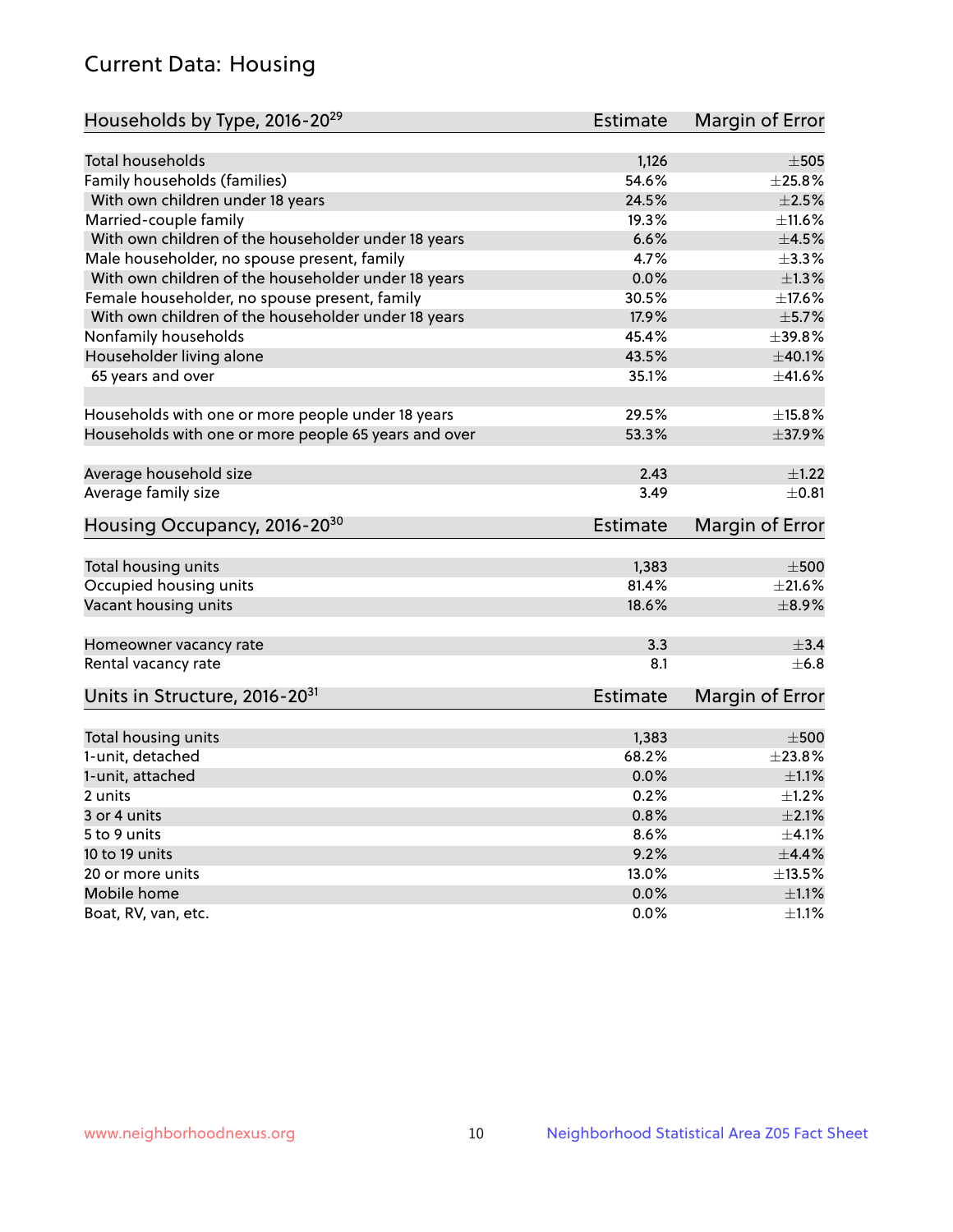## Current Data: Housing, continued...

| Year Structure Built, 2016-20 <sup>32</sup>    | Estimate        | Margin of Error |
|------------------------------------------------|-----------------|-----------------|
|                                                |                 |                 |
| Total housing units                            | 1,383           | $\pm 500$       |
| Built 2014 or later                            | 0.8%            | $\pm 1.5\%$     |
| Built 2010 to 2013                             | 9.7%            | $\pm$ 13.6%     |
| Built 2000 to 2009                             | 14.6%           | $\pm$ 4.2%      |
| Built 1990 to 1999                             | 4.1%            | $\pm$ 3.4%      |
| Built 1980 to 1989                             | 1.8%            | $\pm 2.4\%$     |
| Built 1970 to 1979                             | 9.1%            | $\pm$ 4.3%      |
| Built 1960 to 1969                             | 22.1%           | $\pm 10.5\%$    |
| Built 1950 to 1959                             | 32.9%           | ±31.9%          |
| Built 1940 to 1949                             | 4.0%            | $\pm 2.6\%$     |
| Built 1939 or earlier                          | 1.0%            | $\pm 1.3\%$     |
| Housing Tenure, 2016-20 <sup>33</sup>          | <b>Estimate</b> | Margin of Error |
|                                                |                 |                 |
| Occupied housing units                         | 1,126           | $\pm$ 505       |
| Owner-occupied                                 | 54.0%           | $\pm$ 33.3%     |
| Renter-occupied                                | 46.0%           | $\pm 28.3\%$    |
| Average household size of owner-occupied unit  | 2.13            | $\pm 1.86$      |
| Average household size of renter-occupied unit | 2.79            | $\pm 1.47$      |
|                                                |                 |                 |
| Residence 1 Year Ago, 2016-20 <sup>34</sup>    | Estimate        | Margin of Error |
| Population 1 year and over                     | 2,688           | $\pm$ 599       |
| Same house                                     | 87.3%           | $\pm$ 5.2%      |
| Different house in the U.S.                    | 11.9%           | $\pm 10.6\%$    |
| Same county                                    | 4.1%            | $\pm$ 7.2%      |
| Different county                               | 7.8%            | $\pm 8.0\%$     |
| Same state                                     | 7.6%            | $\pm 8.0\%$     |
| Different state                                | 0.2%            | $\pm$ 0.4%      |
| Abroad                                         | 0.9%            | $\pm 2.4\%$     |
|                                                |                 |                 |
| Value of Housing Unit, 2016-20 <sup>35</sup>   | <b>Estimate</b> | Margin of Error |
| Owner-occupied units                           | 607             | $\pm$ 463       |
| Less than \$50,000                             | 10.8%           | $\pm$ 7.4%      |
| \$50,000 to \$99,999                           | 24.2%           | ±23.3%          |
| \$100,000 to \$149,999                         | 9.6%            | $\pm$ 5.7%      |
| \$150,000 to \$199,999                         | 9.2%            | $\pm$ 3.3%      |
| \$200,000 to \$299,999                         | 46.2%           | $±$ 67.8%       |
| \$300,000 to \$499,999                         | 0.0%            | $\pm$ 3.4%      |
| \$500,000 to \$999,999                         | 0.0%            | $\pm$ 3.4%      |
| \$1,000,000 or more                            | 0.0%            | $\pm$ 4.2%      |
|                                                |                 |                 |
| Mortgage Status, 2016-20 <sup>36</sup>         | Estimate        | Margin of Error |
|                                                |                 |                 |
| Owner-occupied units                           | 607             | $\pm 463$       |
| Housing units with a mortgage                  | 18.2%           | $\pm$ 16.5%     |
| Housing units without a mortgage               | 81.8%           | ±46.9%          |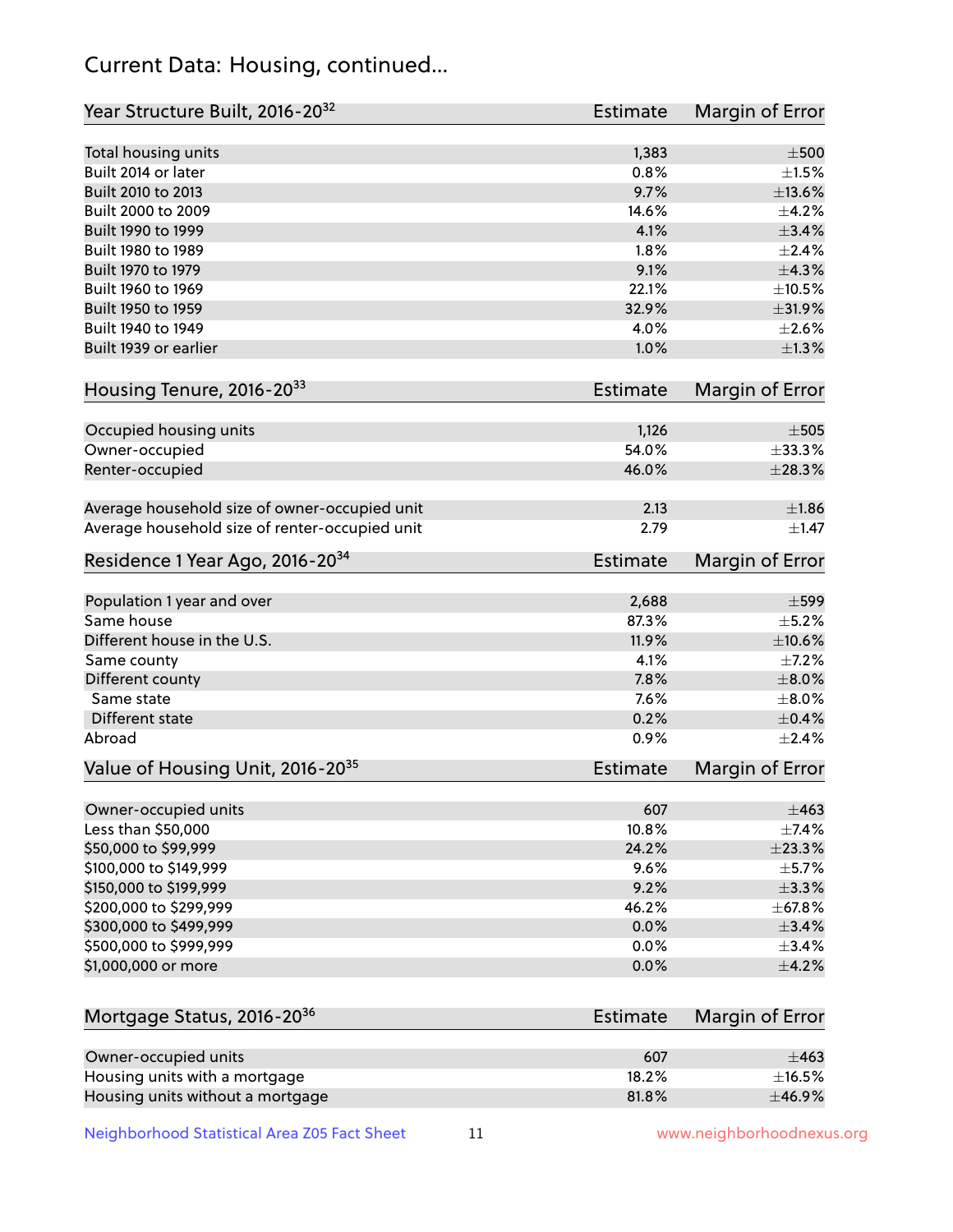## Current Data: Housing, continued...

| Selected Monthly Owner Costs, 2016-20 <sup>37</sup> | Estimate | Margin of Error |
|-----------------------------------------------------|----------|-----------------|
|                                                     |          |                 |
| Housing units with a mortgage                       | 111      | $\pm$ 54        |
| Less than \$300                                     | 0.0%     | $\pm$ 18.6%     |
| \$300 to \$499                                      | 9.5%     | ±19.6%          |
| \$500 to \$999                                      | 18.8%    | ±27.9%          |
| \$1,000 to \$1,499                                  | 44.5%    | ±18.8%          |
| \$1,500 to \$1,999                                  | 20.0%    | ±19.8%          |
| \$2,000 to \$2,999                                  | 7.2%     | $\pm 20.4\%$    |
| \$3,000 or more                                     | 0.0%     | ±22.8%          |
|                                                     |          |                 |
| Median (dollars)                                    | \$1,255  | $\pm$ 198       |
|                                                     |          |                 |
| Housing units without a mortgage                    | 497      | $\pm$ 474       |
| Less than \$150                                     | 2.7%     | $\pm$ 5.2%      |
| \$150 to \$249                                      | 8.0%     | $\pm$ 8.4%      |
| \$250 to \$349                                      | 15.2%    | ±19.6%          |
| \$350 to \$499                                      | 62.5%    | ±72.0%          |
| \$500 to \$699                                      | 8.2%     | $\pm$ 9.0%      |
| \$700 or more                                       | 3.4%     | ±10.1%          |
|                                                     |          |                 |
| Median (dollars)                                    | \$435    | $\pm$ 14        |

| Selected Monthly Owner Costs as a Percentage of | <b>Estimate</b> | Margin of Error |
|-------------------------------------------------|-----------------|-----------------|
| Household Income, 2016-20 <sup>38</sup>         |                 |                 |
|                                                 |                 |                 |
| Housing units with a mortgage <sup>39</sup>     | 111             | $\pm$ 58        |
| Less than 20.0 percent                          | 31.1%           | $\pm$ 26.4%     |
| 20.0 to 24.9 percent                            | 32.1%           | ±25.2%          |
| 25.0 to 29.9 percent                            | 4.2%            | $\pm$ 9.8%      |
| 30.0 to 34.9 percent                            | 8.1%            | ±13.7%          |
| 35.0 percent or more                            | 24.5%           | $\pm$ 19.5%     |
|                                                 |                 |                 |
| Housing units without a mortgage <sup>40</sup>  | 475             | $\pm$ 479       |
| Less than 10.0 percent                          | 87.0%           | $\pm$ 47.0%     |
| 10.0 to 14.9 percent                            | 7.3%            | $\pm$ 9.3%      |
| 15.0 to 19.9 percent                            | 2.2%            | $\pm$ 6.6%      |
| 20.0 to 24.9 percent                            | $0.0\%$         | $\pm$ 3.1%      |
| 25.0 to 29.9 percent                            | 0.0%            | $\pm$ 3.1%      |
| 30.0 to 34.9 percent                            | $0.0\%$         | $\pm$ 3.1%      |
| 35.0 percent or more                            | 3.5%            | $\pm$ 5.4%      |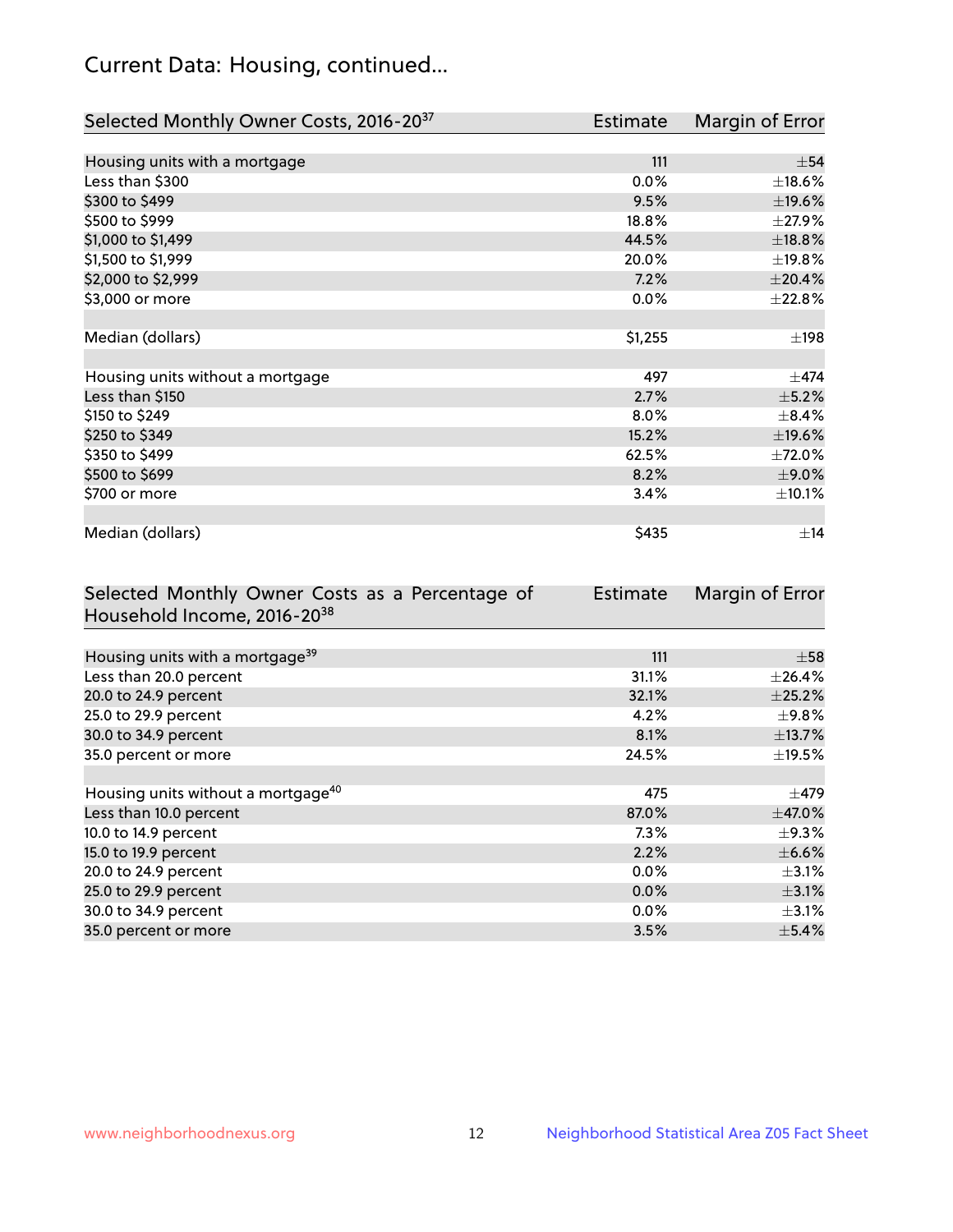## Current Data: Housing, continued...

| Gross Rent, 2016-20 <sup>41</sup>                                   | <b>Estimate</b> | Margin of Error |
|---------------------------------------------------------------------|-----------------|-----------------|
|                                                                     |                 |                 |
| Occupied units paying rent                                          | 470             | ±218            |
| Less than \$200                                                     | 0.5%            | $\pm$ 5.4%      |
| \$200 to \$499                                                      | 24.6%           | ±40.5%          |
| \$500 to \$749                                                      | 9.4%            | ±14.2%          |
| \$750 to \$999                                                      | 19.0%           | $\pm$ 9.3%      |
| \$1,000 to \$1,499                                                  | 41.2%           | ±5.8%           |
| \$1,500 to \$1,999                                                  | 5.3%            | $\pm$ 7.1%      |
| \$2,000 or more                                                     | 0.0%            | $\pm$ 6.2%      |
| Median (dollars)                                                    | \$964           | $\pm$ 97        |
|                                                                     |                 |                 |
| No rent paid                                                        | 49              | $\pm 66$        |
| Gross Rent as a Percentage of Household Income,<br>$2016 - 20^{42}$ | Estimate        | Margin of Error |
| Occupied units paying rent <sup>43</sup>                            | 464             | $\pm$ 243       |
|                                                                     |                 |                 |
| Less than 15.0 percent                                              | 2.5%            | ±5.3%           |
| 15.0 to 19.9 percent                                                | 9.4%            | $\pm$ 9.9%      |
| 20.0 to 24.9 percent                                                | 12.3%           | ±11.3%          |
| 25.0 to 29.9 percent                                                | 21.8%           | ±40.1%          |
| 30.0 to 34.9 percent                                                | 2.0%            | ±4.4%           |
| 35.0 percent or more                                                | 52.1%           | ±37.5%          |

# Current Data: Transportation

| Commuting to Work, 2016-20 <sup>44</sup>  | Estimate | Margin of Error |
|-------------------------------------------|----------|-----------------|
|                                           |          |                 |
| Workers 16 years and over                 | 803      | ±194            |
| Car, truck, or van - drove alone          | 64.9%    | $\pm$ 15.2%     |
| Car, truck, or van - carpooled            | 12.7%    | $\pm$ 9.1%      |
| Public transportation (excluding taxicab) | $14.0\%$ | ±12.2%          |
| Walked                                    | 0.8%     | $\pm 1.3\%$     |
| Other means                               | 3.2%     | $\pm$ 5.1%      |
| Worked at home                            | 4.4%     | $\pm$ 5.1%      |
|                                           |          |                 |
| Mean travel time to work (minutes)        | 41.6     | $\pm$ 9.5       |

| Access to a Vehicle, 2016-20 <sup>45</sup> | Estimate | Margin of Error |
|--------------------------------------------|----------|-----------------|
|                                            |          |                 |
| Occupied housing units                     | 1,126    | $\pm$ 505       |
| No vehicles available                      | 16.8%    | $\pm$ 17.3%     |
| 1 vehicle available                        | 30.1%    | $\pm$ 16.6%     |
| 2 vehicles available                       | 47.1%    | $+37.1%$        |
| 3 or more vehicles available               | 6.0%     | $\pm$ 3.3%      |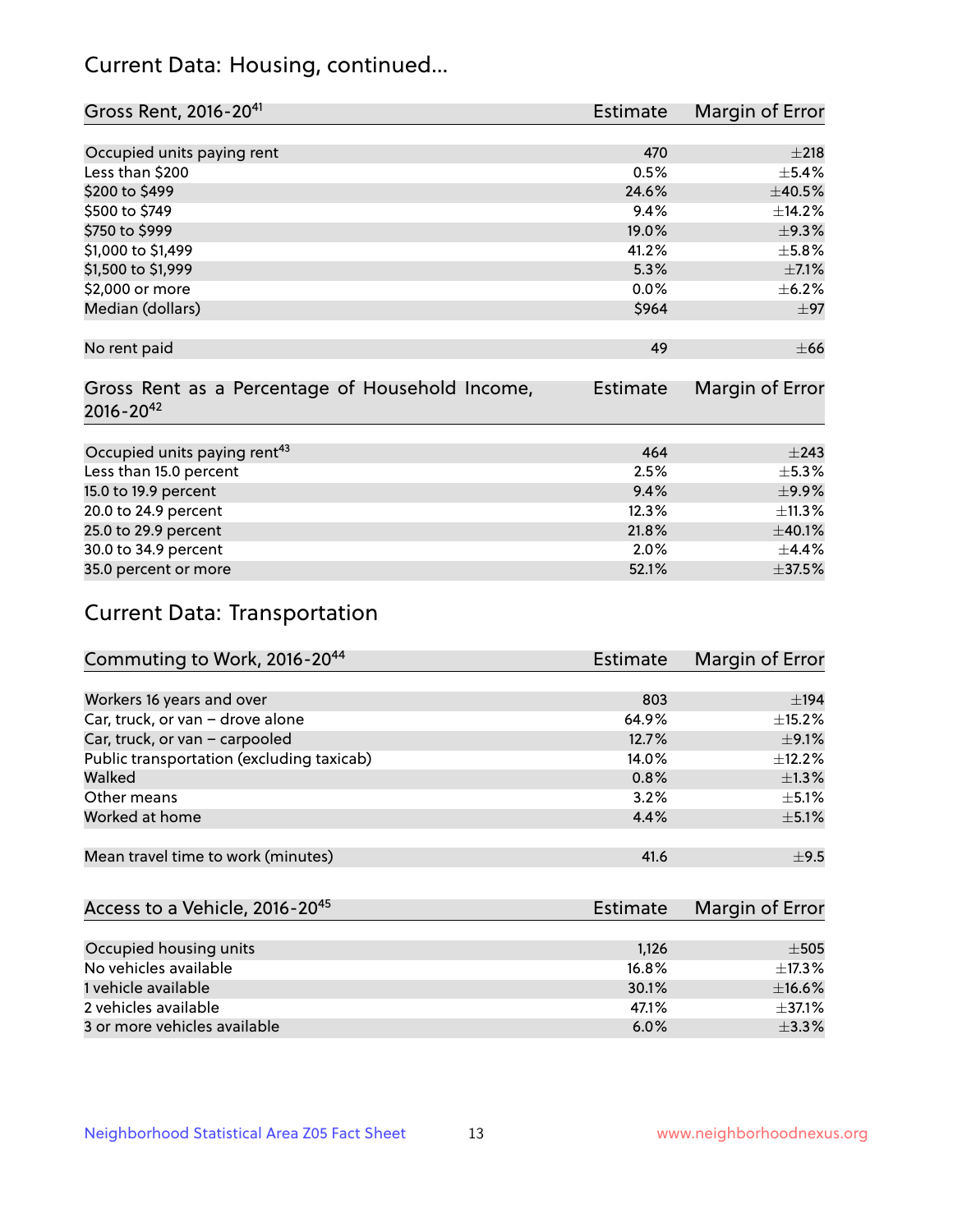## Current Data: Health

| Health Insurance coverage, 2016-2046                    | <b>Estimate</b> | <b>Margin of Error</b> |
|---------------------------------------------------------|-----------------|------------------------|
|                                                         |                 |                        |
| Civilian Noninstitutionalized Population                | 2,741           | $\pm 606$              |
| With health insurance coverage                          | 81.7%           | $\pm$ 13.1%            |
| With private health insurance coverage                  | 31.6%           | $\pm$ 4.4%             |
| With public health coverage                             | 56.3%           | ±16.9%                 |
| No health insurance coverage                            | 18.3%           | $\pm$ 7.2%             |
| Civilian Noninstitutionalized Population Under 19 years | 706             | $\pm 706$              |
| No health insurance coverage                            | 8.3%            | ±15.3%                 |
|                                                         |                 |                        |
| Civilian Noninstitutionalized Population 19 to 64 years | 1,315           | $\pm 232$              |
| In labor force:                                         | 948             | ±215                   |
| Employed:                                               | 759             | $\pm 222$              |
| With health insurance coverage                          | 71.9%           | ±18.3%                 |
| With private health insurance coverage                  | 62.8%           | ±15.1%                 |
| With public coverage                                    | 13.1%           | $\pm$ 9.0%             |
| No health insurance coverage                            | 28.1%           | ±13.8%                 |
|                                                         |                 |                        |
| Unemployed:                                             | 189             | $+222$                 |
| With health insurance coverage                          | 29.5%           | $\pm$ 34.6%            |
| With private health insurance coverage                  | 22.8%           | ±13.6%                 |
| With public coverage                                    | 6.8%            | $\pm$ 10.0%            |
| No health insurance coverage                            | 70.5%           | ±57.2%                 |
|                                                         |                 |                        |
| Not in labor force:                                     | 367             | ±156                   |
| With health insurance coverage                          | 73.5%           | ±15.8%                 |
| With private health insurance coverage                  | 23.5%           | ±13.2%                 |
| With public coverage                                    | 51.8%           | ±21.3%                 |
| No health insurance coverage                            | 26.5%           | $\pm 20.9\%$           |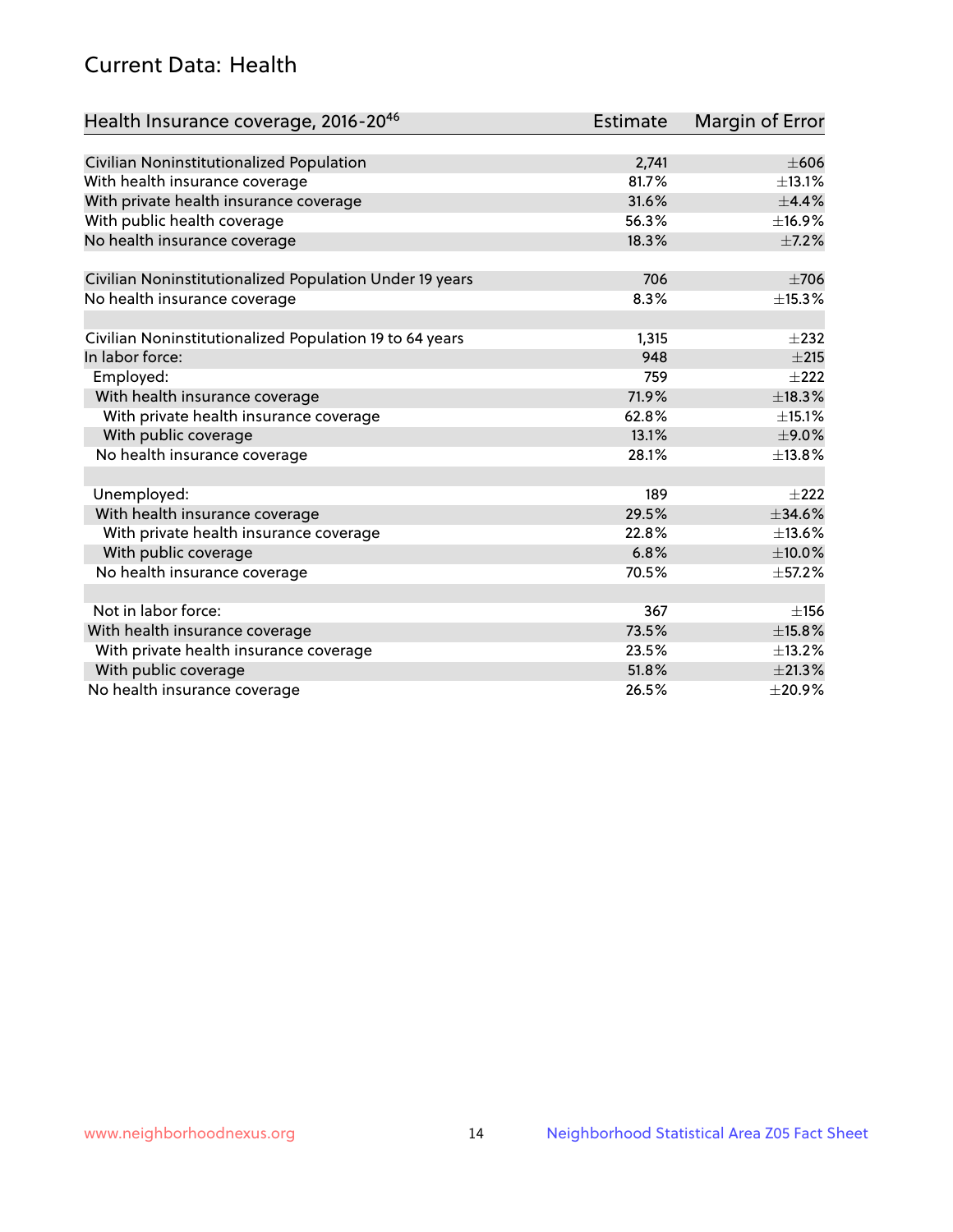#### Notes:

- 1. Source: U.S. Census Bureau, Decennial Census 2000, SF1 tables P8, P12; American Community Survey, tables B01001, B03002
- 2. This category includes Pacific Islanders, Native Americans and Alaska Natives, people who identify as some other race, and those who identify as bi/multi racial.
- 3. Source: U.S. Census Bureau, Decennial Census 2000, SF1 tables P15, P16, P18, P19; American Community Survey, tables B11001, B11005, B11003
- 4. Source: U.S. Census Bureau, Decennial Census 2000, SF3 table P37; American Community Survey, table B15002
- 5. Source: U.S. Census Bureau, Longitudinal Employer-Household Dynamics Residential Area Characteristics, Table JT01 (Primary Jobs); Workplace Area Characteristics, Table JT00 (All Jobs)
- 6. Source: U.S. Census Bureau, Decennial Census 2000, SF3 tables P52, P87; American Community Survey, tables B19001, B17001
- 7. Source: U.S. Census Bureau, Decennial Census 2000, SF1 tables H3, H4; American Community Survey, tables B25002, B25009
- 8. Source: U.S. Census Bureau, Decennial Census 2000, SF3 table H44; American Community Survey, tables B25044
- 9. Source: Atlanta Police Department, COBRA; U.S. Census Bureau, American Community Survey, table B01001
- 10. Source: U.S. Census Bureau, American Community Survey, table B01001
- 11. Source: U.S. Census Bureau, American Community Survey, table B03002
- 12. Source: U.S. Census Bureau, American Community Survey, table B05002
- 13. Source: U.S. Census Bureau, American Community Survey, table B05003
- 14. Source: U.S. Census Bureau, American Community Survey, tables B19001, B19025, B19051, B19061, B19055, B19065, B19059, B19069, B19056, B19066, B19057, B19067, B22001, B19101, B19127
- 15. Source: U.S. Census Bureau, American Community Survey, tables B19201, B19214, B20017, B19313
- 16. Source: U.S. Census Bureau, American Community Survey, table B17010
- 17. Source: U.S. Census Bureau, American Community Survey, tables B17001, B17006, B17021, B17007. Table totals may be lower than the total population, as they are based on the population for whom poverty status is determined.
- 18. Source: U.S. Census Bureau, American Community Survey, B17001H, B17001B, B17001D, B17001I. Table totals may be lower than the total population, as they are based on the population for whom poverty status is determined.
- 19. Source: U.S. Census Bureau, American Community Survey, tables B23001, B23008
- 20. Source: U.S. Census Bureau, American Community Survey, table C24030
- 21. Source: U.S. Census Bureau, American Community Survey, table C24010
- 22. Source: U.S. Census Bureau, American Community Survey, table B24080
- 23. Source: U.S. Census Bureau, Longitudinal Employer-Household Dynamics Origin-Destination Data, Tables JT00 Main and JT00 Aux
- 24. Source: U.S. Census Bureau, Longitudinal Employer-Household Dynamics Origin-Destination Data, Tables JT00 Main and JT00 Aux
- 25. Source: U.S. Census Bureau, Longitudinal Employer-Household Dynamics Origin-Destination Data, Tables JT00 Main and JT00 Aux
- 26. Source: U.S. Census Bureau, Longitudinal Employer-Household Dynamics Origin-Destination Data, Tables JT00 Main and JT00 Aux
- 27. Source: U.S. Census Bureau, American Community Survey, table B14001
- 28. Source: U.S. Census Bureau, American Community Survey, table B15002
- 29. Source: U.S. Census Bureau, American Community Survey, tables B11001, B11003, B11007, B11005, B09019
- 30. Source: U.S. Census Bureau, American Community Survey, tables B25002, B25003, B25004
- 31. Source: U.S. Census Bureau, American Community Survey, table B25024
- 32. Source: U.S. Census Bureau, American Community Survey, table B25034
- 33. Source: U.S. Census Bureau, American Community Survey, tables B25009, B25008, B25003
- 34. Source: U.S. Census Bureau, American Community Survey, table B07003
- 35. Source: U.S. Census Bureau, American Community Survey, table B25075. This value is self-reported and may differ from home values as determined by the County Tax Assessor.
- 36. Source: U.S. Census Bureau, American Community Survey, table B25081
- 37. Source: U.S. Census Bureau, American Community Survey, table B25087
- 38. Source: U.S. Census Bureau, American Community Survey, table B25091
- 39. Excludes units where Selected Monthly Owner Costs as a Percentage of Income cannot be computed.
- 40. Excludes units where Selected Monthly Owner Costs as a Percentage of Income cannot be computed.
- 41. Source: U.S. Census Bureau, American Community Survey, table B25063
- 42. Source: U.S. Census Bureau, American Community Survey, table B25070
- 43. Excludes units where Gross Rent as a Percentage of Income cannot be computed.
- 44. Source: U.S. Census Bureau, American Community Survey, tables B08101, B08013
- 45. Source: U.S. Census Bureau, American Community Survey, table B25044
- 46. Source: U.S. Census Bureau, American Community Survey, tables B18135, B27011

The dagger (†) symbol denotes values that cannot be computed.